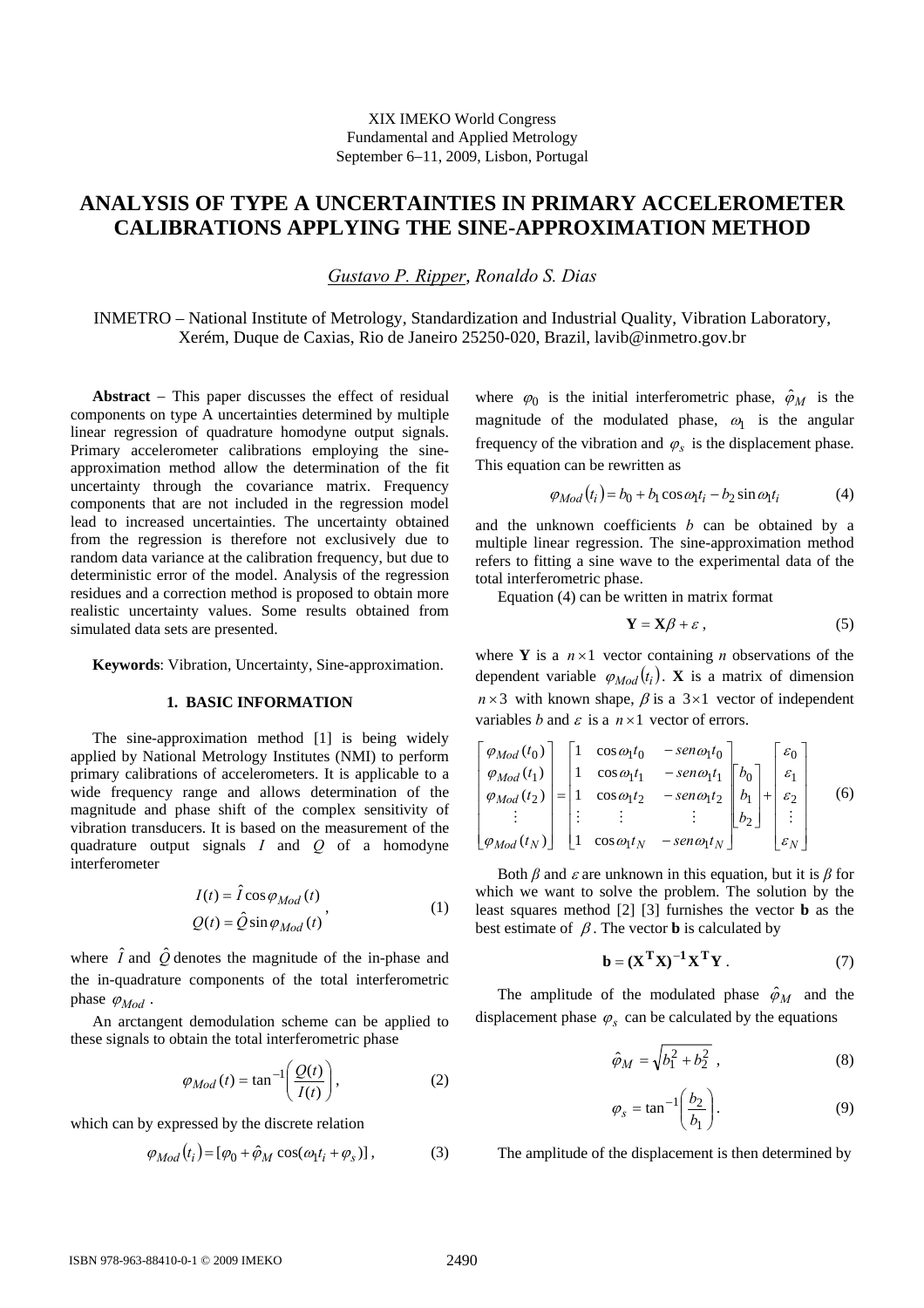$$
\hat{s} = \frac{\lambda}{4\pi} \hat{\varphi}_M . \tag{10}
$$

According to eq. (8), the combined standard uncertainty of the magnitude of the modulated phase is

$$
u_c(\hat{\varphi}_M) = \frac{1}{\hat{\varphi}_M} \Big[ b_1^2 u^2(b_1) + b_2^2 u^2(b_2) + 2b_1 b_2 \operatorname{cov}(b_1, b_2) \Big]^{1/2}, \quad (11)
$$

where  $u^2(b_1)$  and  $u^2(b_2)$  are the variances and  $cov(b_1, b_2)$ is the covariance associated to the coefficients  $b_1$  and  $b_2$ . These values are given by the variance-covariance matrix **V(b)**

$$
\mathbf{V(b)} = (\mathbf{X}^{\mathrm{T}} \mathbf{X})^{-1} \sigma^2 = \begin{bmatrix} V_{00} & V_{01} & V_{02} \\ V_{10} & V_{11} & V_{12} \\ V_{20} & V_{21} & V_{22} \end{bmatrix}, \quad (12)
$$

where  $\sigma^2$  is an estimation of the quadratic arithmetic mean of the residues of the regression, obtained by dividing the quadratic mean of the residues by (*n-*3) degrees of freedom.

$$
\sigma^2 = \frac{(\mathbf{Y}^{\mathbf{T}} \mathbf{Y} - \mathbf{b}^{\mathbf{T}} \mathbf{X}^{\mathbf{T}} \mathbf{Y})}{n - 3}
$$
(13)

Then, the variances of coefficients *b* are obtained from the diagonal terms of matrix **V(b)**, where  $u^2(b_0) = V_{00}$ ,  $u^{2}(b_{1}) = V_{11}$  and  $u^{2}(b_{2}) = V_{22}$  and the covariances are obtained from the off-diagonal terms  $cov(b_1, b_2) = V_{12} = V_{21}$ .

The expanded uncertainty of  $\hat{\varphi}_M$  is calculated by multiplying the combined standard uncertainty  $u_c(\hat{\varphi}_M)$  by a coverage factor  $k_p$  chosen on the basis of a level of confidence required for the interval.

$$
U(\hat{\phi}_M) = k_p u_c(\hat{\phi}_M)
$$
 (14)

The determination of the uncertainty through the analysis of the residues requires a careful analysis to assure that the regression model is representative of the data. This condition requires that the residues have a null mean and a variance  $\sigma^2$ .

It should be highlighted that even if we have a perfect identification of the target amplitude and phase, the uncertainty given directly by regression may not represent this match. This may happen because the uncertainty depends on how the fit model represents not only the waveform at the frequency of interest (i.e. the driving frequency in the case of the SAM) but the observed signal as a whole. The uncertainty may include, besides the component due to the random variance of the observed data, an undesired systematic error of the model (bias).

If there are other periodic components significant compared to the amplitude of the motion at excitation frequency  $f_1$  and are not included in the regression model, it will occur an over estimation of the uncertainty, because the variance **V(b)** depends directly on the variance of the residues  $\sigma^2$ . This effect typically occurs due to hum, nonlinearities as harmonic distortion, structural vibrations, inadequate vibration isolation, etc.

Dobodsz *et al.* [4] have suggested to consider a normal distribution of the residues with a standard distribution of  $b/\sqrt{3}$ , where  $\pm b$  represents the limits within the residues are included. This method can be applied to evaluate the uncertainty of the amplitude of the total interferometric phase  $\hat{\varphi}_M$ , but not for the displacement phase  $\varphi_s$ . Even in the case of amplitude, it is necessary to establish the limits  $\pm b$  through evaluation of the random dispersion around the remaining deterministic signals present in the residues.

An alternative method has been evaluated through computational simulations with very good results. It consists in adapting the regression model in order to include all the main spectral components present in the signal. In the specific case of the sine-approximation method, this alternative may not be feasible to be applied due to the large amount of data involved. It is usual to have vectors of observations in the order of  $10^5$  to  $10^6$  being processed. The increase of the dimensions of matrix **X** requires an increase in computational power, which may turn the processing of the regression unviable. Each new spectral component added to the model would require the addition of two new columns to matrix **X.**

A more versatile method is proposed in the next section.

### **2. PROPOSED METHOD**

The approach proposed in this paper consists in correcting the deterministic error from the uncertainty determined by linear regression.

First, a calibration must be run with the determination of the uncertainties for amplitude and phase shift estimated by multiple linear regression. Then the residues shall be analyzed. This can be done by a set of statistical tools, which were implemented in LabVIEW environment. The program developed provides the following graphs for analysis:

- Residues x time,
- Residues x estimated regression value
- Histogram of residues normalized by the standard deviation
- Residues normalized by the standard deviation x cumulative percentage
- Residues x frequency

These graphs allow the user to visually check the distribution of the residues and to verify how close they are to a normal distribution N(0,  $\sigma^2$ ). They provide evidences that help the evaluation of the degree of inadequacy of the SAM model and of the overestimation of uncertainty.

The residues can also be analyzed in the frequency domain. This allows the non-modeled spectral components, which are significant in the residues composition to be detected easily. After applying the Fourier transform to the residues, a peak-picking algorithm is applied for identification of the amplitudes of major spectrum peaks and their corresponding frequency values.

After the identification of the main secondary spectral components responsible for the distortion of the residue, it is possible to generate a deterministic multi-tone signal with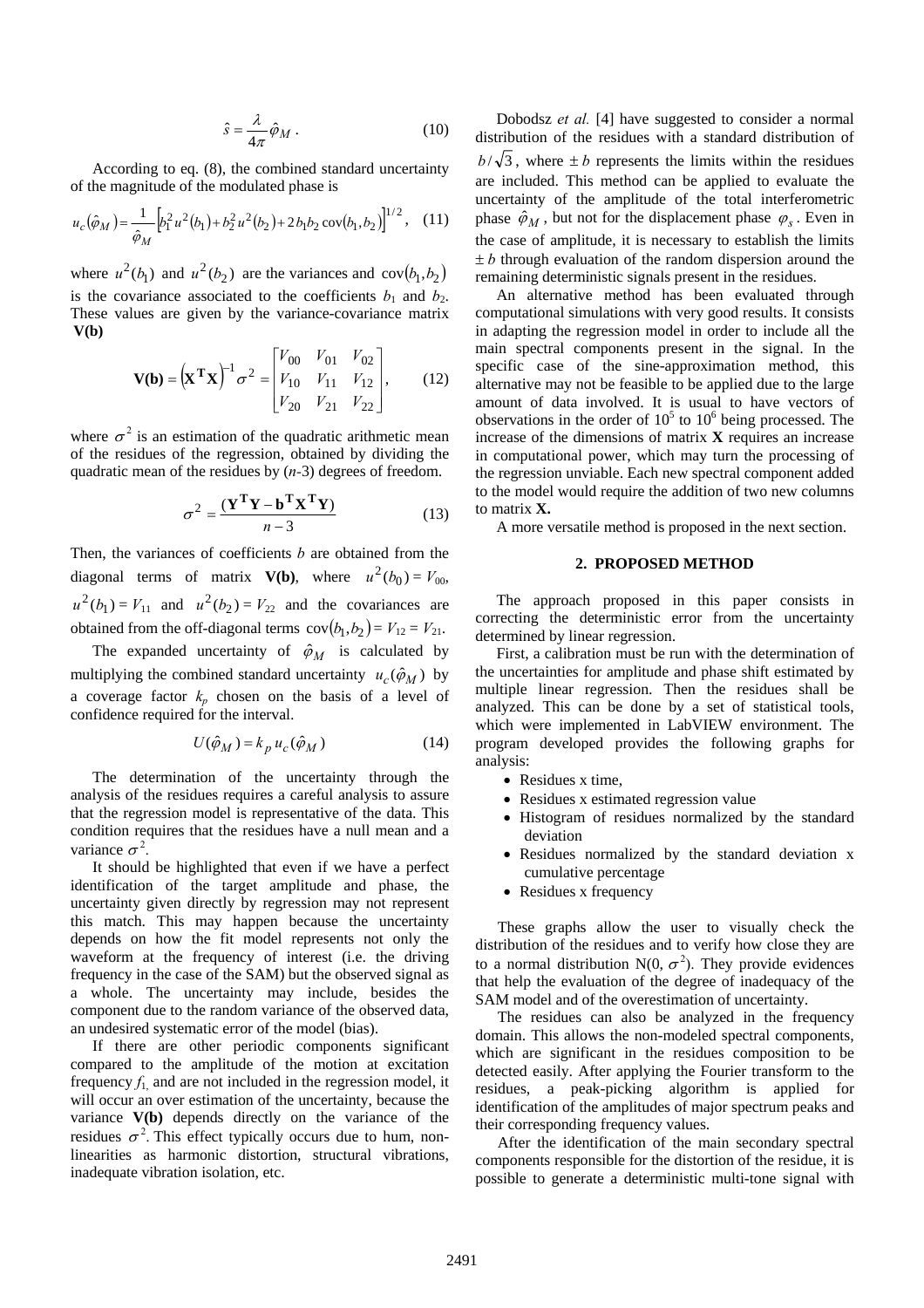null variance, combining these secondary components with the fundamental component. A new regression using the same model as used before can then be applied to this simulated signal. The magnitude and phase uncertainty values obtained for the simulated signal can then be used for correction of the uncertainty obtained for the observed data by the relation

$$
u(\Psi_{cor}) = \sqrt{u^2(\Psi_{exp}) - u^2(\Psi_{sim})},
$$
\n(15)

where

*u*(Ψ*exp*) – amplitude or phase uncertainty estimated by the SAM applied to the observed data,

 $u(\Psi_{sim})$  – amplitude or phase uncertainty estimated by the SAM applied to the multi-tone simulated data,

 $u(\Psi_{cor})$  – corrected amplitude or phase uncertainty.

It should be noted that the multi-tone simulated signal vector generated for the correction applying eq. (15) requires the use of the same sampling rate and number of samples as in the observed data vector. This procedure is important to maintain the same conditions during both regressions.

# **3. EXAMPLES**

Two examples are presented in this section to show how the computational program developed at Inmetro is used to perform the statistical analysis of the sine-approximation method. The correction method proposed in this paper is applied to the second example, in order to demonstrate its feasibility.

The signals used in the two following examples were generated using the following equation

$$
A(t) = \sum_{i=1}^{m} \hat{A}_i \sin(2\pi f_i t + \frac{\pi}{90} \theta_i) + \hat{w} \cdot n(t).
$$
 (16)

This equation shows that the signals simulated were composed of a sum of sine waves and noise. In our case, the noise term was assumed to be a uniformly distributed pseudorandom noise with amplitude  $\hat{w}$ . This noise was obtained by multiplying the output of a noise generator *n*(*t*), which varies in the range [-1, 1] by a scaling constant  $\hat{w}$ .

#### *3.1. Example – Sine wave plus noise (WF1)*

The aim of this first example is to present the output of the computational program when applied to a single sine wave embedded in pure random noise. The waveform WF1 used for this purpose is composed of a single unit-amplitude 10 Hz sine wave and 0.05 amplitude noise.

Two panels of the computer program are presented in Fig.1.

Fig. 1 (a) shows the panel "Fit Graph", which includes the regression parameters magnitude, phase and dc offset obtained by applying the sine-approximation method to the observed signal, the amplitude and phase uncertainties estimated and a graph including the observed data, the fitted sine wave, the limits of the true mean and the limits for individual observations of a given input assuming a level of confidence of 95%.

In this example, a 0.00006% relative error was verified in the fitted amplitude value and a 0.23% relative uncertainty was obtained for a 95% confidence level.



(a) Screen "Fit Graph"



(b) Panel "Residues" Fig. 1. Program for analysis of the SAM uncertainty - Simulated

input signal:  $\hat{A}_1 = 1$ ,  $f_1 = 10$  Hz, noise amplitude  $\hat{w} = 0.05$ ; sampling configuration: Fs=1000, N=1000.

The panel "Residues" presented in Fig. 1 (b) includes diverse graphical representations of the regression residues. The graph Residuals x Time demonstrate that the distribution of the residues against time for this first example show an adequate aspect of randomness. This is confirmed by a nearly Gaussian symmetric distribution within the limits of  $\pm 3\sigma$  in the Histogram of standard residuals. In addition, the plot Standard residuals x Cumulative percent show that the standard residuals are close to the straight line of the fitted data and the plot Residuals x predicted Y gives evidence of random distribution of the points. In the frequency domain there is no evidence of any considerable spectral components in the residues.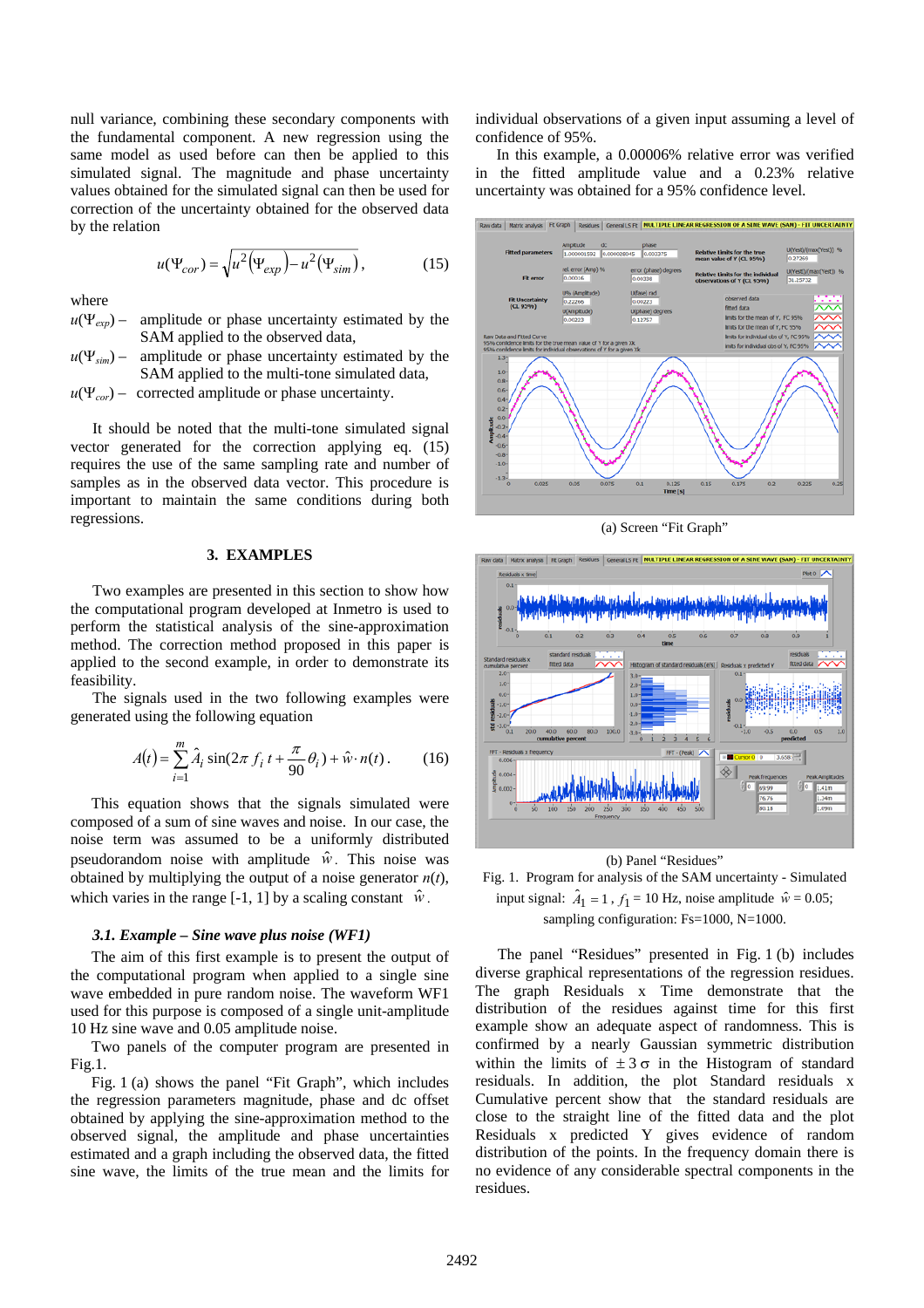#### *3.2. Example II – Multi-sine wave plus noise (WF2)*

In order to exemplify the effect caused by secondary spectral components on the sine fit uncertainty, a waveform WF2 composed of a primary sine wave plus three additional secondary sinusoidal components and random noise will be used. The signal was generated using eq. (15) with the following parameters:  $\hat{A}_1 = 2$ ,  $\hat{A}_2 = 0.3$ ,  $\hat{A}_3 = 0.2$ ,  $\hat{A}_4 = 0.1$ ,  $f_1 = 100$  Hz,  $f_2 = 20$  Hz,  $f_3 = 40$  Hz,  $f_4 = 60$  Hz,  $\theta_1 = 100^\circ$ ,  $\hat{w} = 0.05$ . A sampling rate of 1000 samples/s and 1000 samples were used to generate the signal. The results obtained for this signal WF2 are presented in Fig. 2.





# (b) Panel "Residues"

Fig. 2. Program for analysis of the SAM uncertainty - Simulated input signal WF2:  $\hat{A}_1 = 2$ ,  $\hat{A}_2 = 0.3$ ,  $\hat{A}_3 = 0.2$ ,  $\hat{A}_4 = 0.1$ ,  $\theta_1 = 100^\circ$ , noise amplitude  $\hat{w} = 0.05$ ;  $f_1 = 100$  Hz,  $f_2 = 20$  Hz,  $f_3 = 40$  Hz,  $f_4$  = 60 Hz; sampling configuration: Fs=1000, N=1000.

Fig. 2 (a) shows that the amplitude value determined by applying the multilinear regression to signal WF2 was 2.0047. This result represents a 0.024% error relative to the amplitude originally used to generate the signal (i.e.  $\hat{A}_1 = 2$ ). On the other hand, a quite high uncertainty of 1.17% is

obtained for a 95% confidence level. This increased uncertainty is caused by the lack of agreement between the single-sine regression model and the actually observed signal.

In Fig. 2(b), the lack of fit is evident in the different graphs. The presence of spectral components in the residue is visible in the frequency domain, with the respective frequencies and amplitudes being presented in the tables in the lower right part of the panel. The periodic behavior of the residuals is also easily detected in the plot Residuals x time.

The amplitude and phase results and the associated uncertainties determined for this example are presented in the Table 1. The results obtained for the original observed signal WF2, are presented in the first row and for the multitone simulated signal (MTS), generated according to the correction procedure proposed are presented in the second row. The multi-tone signal MTS was generated using four sine waves with amplitude and frequency values corresponding to the primary component estimated by the sine-approximation method (shown in Fig. 2(a)) and to the three remaining secondary components observed in the residues. These values were taken from the two tables in the lower right part of the panel Residues, shown in Fig.2 (b). The parameters of the multi-tone simulated MTS signal generated are compiled in Table 2.

Table 1. Results of the procedure applied to a multi-tone waveform plus noise

| Signal                   | $\ddot{A}_1$ | $U(\hat{A}_1)/\hat{A}_1$<br>$\lceil\% \rceil$ | $\theta_1$<br>ſ°۱ | $U(\theta_1)$<br>$\lceil$ °1 |
|--------------------------|--------------|-----------------------------------------------|-------------------|------------------------------|
| WF <sub>2</sub>          | 2.00047      | 1.16908                                       | 100.34            | 0.670                        |
| <b>MTS</b>               | 2.00047      | 1.16213                                       | 100.34            | 0.666                        |
| Corrected<br>uncertainty |              | 0.12729                                       |                   | 0.0728                       |
|                          |              |                                               |                   |                              |
| <b>REF</b>               | 1.99922      | 0.12705                                       | 99.93             | 0.0729                       |

Table 2. Parameters of the multi-tone simulated signal generated for correction of the uncertainty values.

| Composition of<br><b>MTS</b> | Frequency<br>[Hz] | Amplitude | Phase $\lceil$ <sup>o</sup> $\rceil$ |
|------------------------------|-------------------|-----------|--------------------------------------|
| $\ddot{A}_{sim1}(t)$         | 100               | 2.00047   | 100.34                               |
| $\hat{A}_{\text{sim2}}(t)$   | 20                | 0.30032   |                                      |
| $\hat{A}_{\text{sim}3}(t)$   | 40                | 0.20034   |                                      |
| $\ddot{A}_{\text{sim4}}(t)$  | 60                | 0.09812   |                                      |

The results in Table 1 show that the relative uncertainty of amplitude was reduced from 1.17% to 0.13% and the uncertainty of phase was reduced from 0.67° to 0.07° after applying the correction procedure proposed in this paper. Therefore, a reduction of one order of magnitude was obtained for both amplitude and phase uncertainties in this example. These corrected uncertainties are very close to the